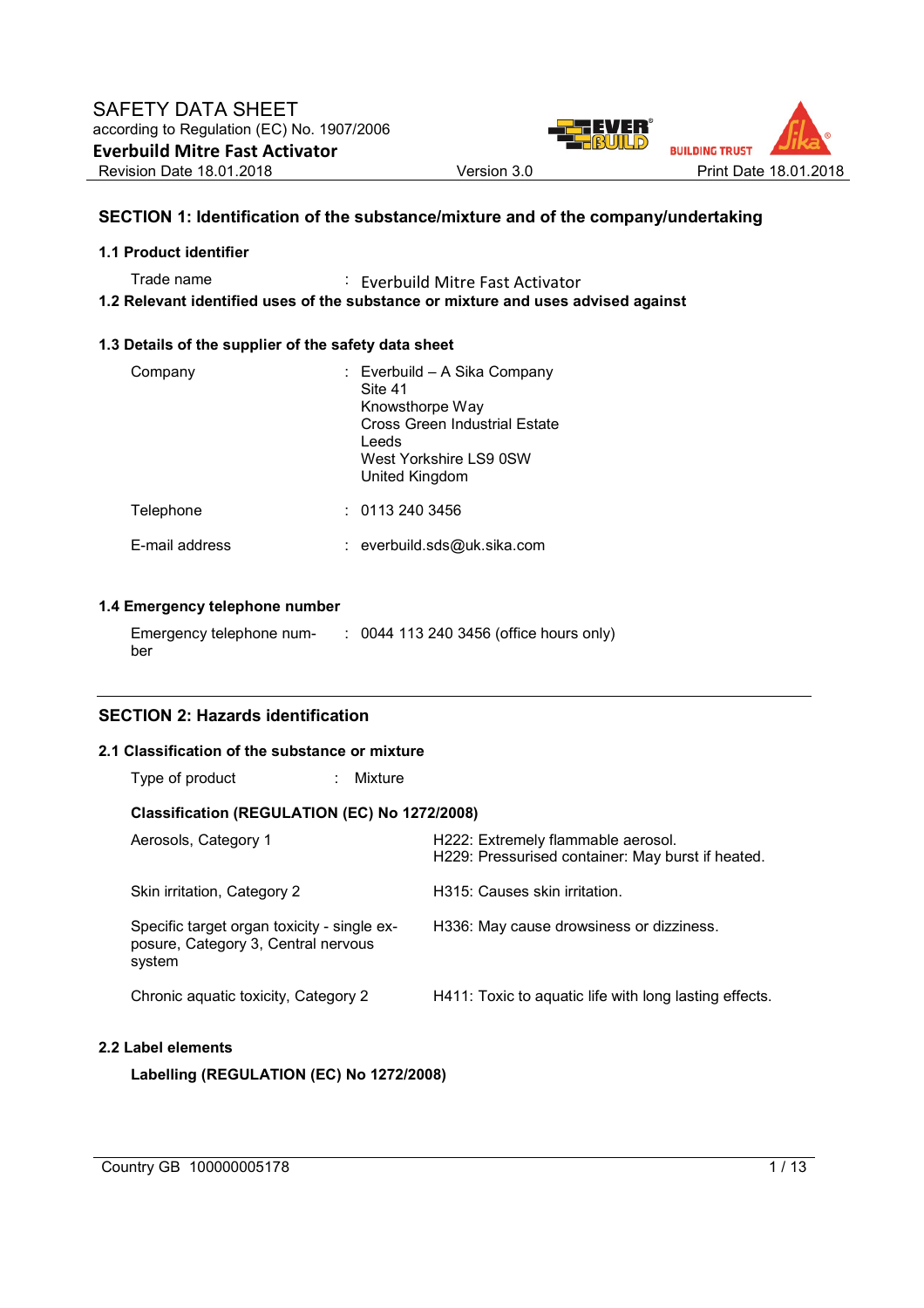# SAFETY DATA SHEET

# according to Regulation (EC) No. 1907/2006 **Everbuild Mitre Fast Activator**





Revision Date 18.01.2018 Version 3.0 Print Date 18.01.2018

| Hazard pictograms        |                                                              |                                                                                                                                                                                                  |
|--------------------------|--------------------------------------------------------------|--------------------------------------------------------------------------------------------------------------------------------------------------------------------------------------------------|
| Signal word              | Danger                                                       |                                                                                                                                                                                                  |
| <b>Hazard statements</b> | H <sub>222</sub><br>H <sub>229</sub><br>H315<br>H336<br>H411 | Extremely flammable aerosol.<br>Pressurised container: May burst if heated.<br>Causes skin irritation.<br>May cause drowsiness or dizziness.<br>Toxic to aquatic life with long lasting effects. |
| Precautionary statements | <b>Prevention:</b>                                           |                                                                                                                                                                                                  |
|                          | P <sub>210</sub>                                             | Keep away from heat, hot surfaces, sparks,<br>open flames and other ignition sources. No<br>smoking.                                                                                             |
|                          | P <sub>211</sub>                                             | Do not spray on an open flame or other<br>ignition source.                                                                                                                                       |
|                          | P <sub>251</sub>                                             | Do not pierce or burn, even after use.                                                                                                                                                           |
|                          | P261                                                         | Avoid breathing dust/ fume/ gas/ mist/ va-<br>pours/ spray.                                                                                                                                      |
|                          | P <sub>273</sub><br>Storage:                                 | Avoid release to the environment.                                                                                                                                                                |
|                          | $P410 + P412$                                                | Protect from sunlight. Do not expose to<br>temperatures exceeding 50 °C/ 122 °F.                                                                                                                 |

Hazardous components which must be listed on the label:<br>• 921-024-6 Hydrocarbons, C6-C7, n-alkanes,

• 921-024-6 Hydrocarbons, C6-C7, n-alkanes, isoalkanes, cyclics, <5% n-hexane

## **2.3 Other hazards**

This substance/mixture contains no components considered to be either persistent, bioaccumulative and toxic (PBT), or very persistent and very bioaccumulative (vPvB) at levels of 0.1% or higher.

# **SECTION 3: Composition/information on ingredients**

### **3.2 Mixtures**

# **Hazardous components**

| Chemical name<br>CAS-No.<br>EC-No.                                                                                                | Classification<br>(REGULATION (EC)<br>No 1272/2008)                                                            | Concentration<br>$\lceil \% \rceil$ |
|-----------------------------------------------------------------------------------------------------------------------------------|----------------------------------------------------------------------------------------------------------------|-------------------------------------|
| Registration number<br>Hydrocarbons, C6-C7, n-alkanes, isoalkanes, cyclics,<br><5% n-hexane<br>921-024-6<br>01-2119475514-35-XXXX | Flam. Lig. 2 H225<br>Skin Irrit.2 H315<br>STOT SE3 H336<br>Asp. Tox.1, H304<br><b>Aquatic Chronic2</b><br>H411 | $>= 25 \le 40$                      |
| N, N-dimethyl-p-toluidine<br>99-97-8<br>202-805-4                                                                                 | Acute Tox.3, H301<br>Acute Tox.3 H331<br>Acute Tox.3, H311                                                     | $>= 0.25$ < 1                       |

Country GB 100000005178 2/13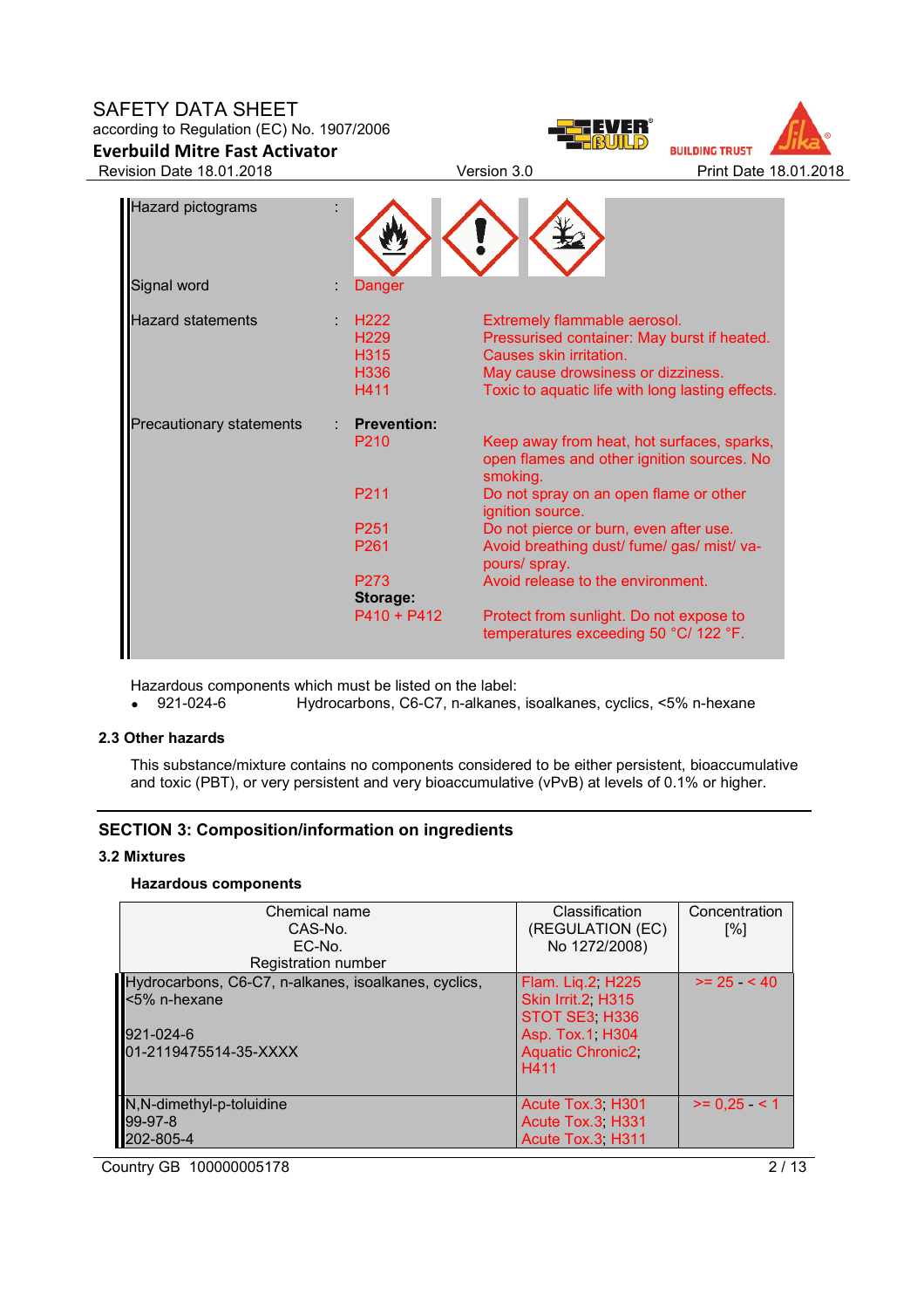# SAFETY DATA SHEET according to Regulation (EC) No. 1907/2006







Revision Date 18.01.2018 Version 3.0 Print Date 18.01.2018

|                                                       | STOT RE2, H373<br><b>Aquatic Chronic3</b><br>H412 |                |
|-------------------------------------------------------|---------------------------------------------------|----------------|
| Substances with a workplace exposure limit            |                                                   |                |
| petroleum gases, liquefied<br>68476-85-7<br>270-704-2 | Flam. Gas1, H220                                  | $>= 25 \le 40$ |

For the full text of the H-Statements mentioned in this Section, see Section 16.

# **SECTION 4: First aid measures**

# **4.1 Description of first aid measures**

| General advice          | : Move out of dangerous area.<br>Consult a physician.<br>Show this safety data sheet to the doctor in attendance.                                                                 |
|-------------------------|-----------------------------------------------------------------------------------------------------------------------------------------------------------------------------------|
| If inhaled              | : Move to fresh air.                                                                                                                                                              |
| In case of skin contact | : Take off contaminated clothing and shoes immediately.<br>Wash off with soap and plenty of water.<br>If symptoms persist, call a physician.                                      |
| In case of eye contact  | : Remove contact lenses.<br>Keep eye wide open while rinsing.<br>If eye irritation persists, consult a specialist.                                                                |
| If swallowed            | : Do not induce vomiting without medical advice.<br>Rinse mouth with water.<br>Do not give milk or alcoholic beverages.<br>Never give anything by mouth to an unconscious person. |
|                         | 4.2 Most important symptoms and effects, both acute and delayed                                                                                                                   |
| Symptoms                | : Erythema<br><b>Dermatitis</b><br>Loss of balance<br>Vertigo<br>See Section 11 for more detailed information on health effects<br>and symptoms.                                  |
| <b>Risks</b>            | : irritant effects                                                                                                                                                                |
|                         | Causes skin irritation.<br>May cause drowsiness or dizziness.                                                                                                                     |
|                         | 4.3 Indication of any immediate medical attention and special treatment needed                                                                                                    |
| Treatment               | : Treat symptomatically.                                                                                                                                                          |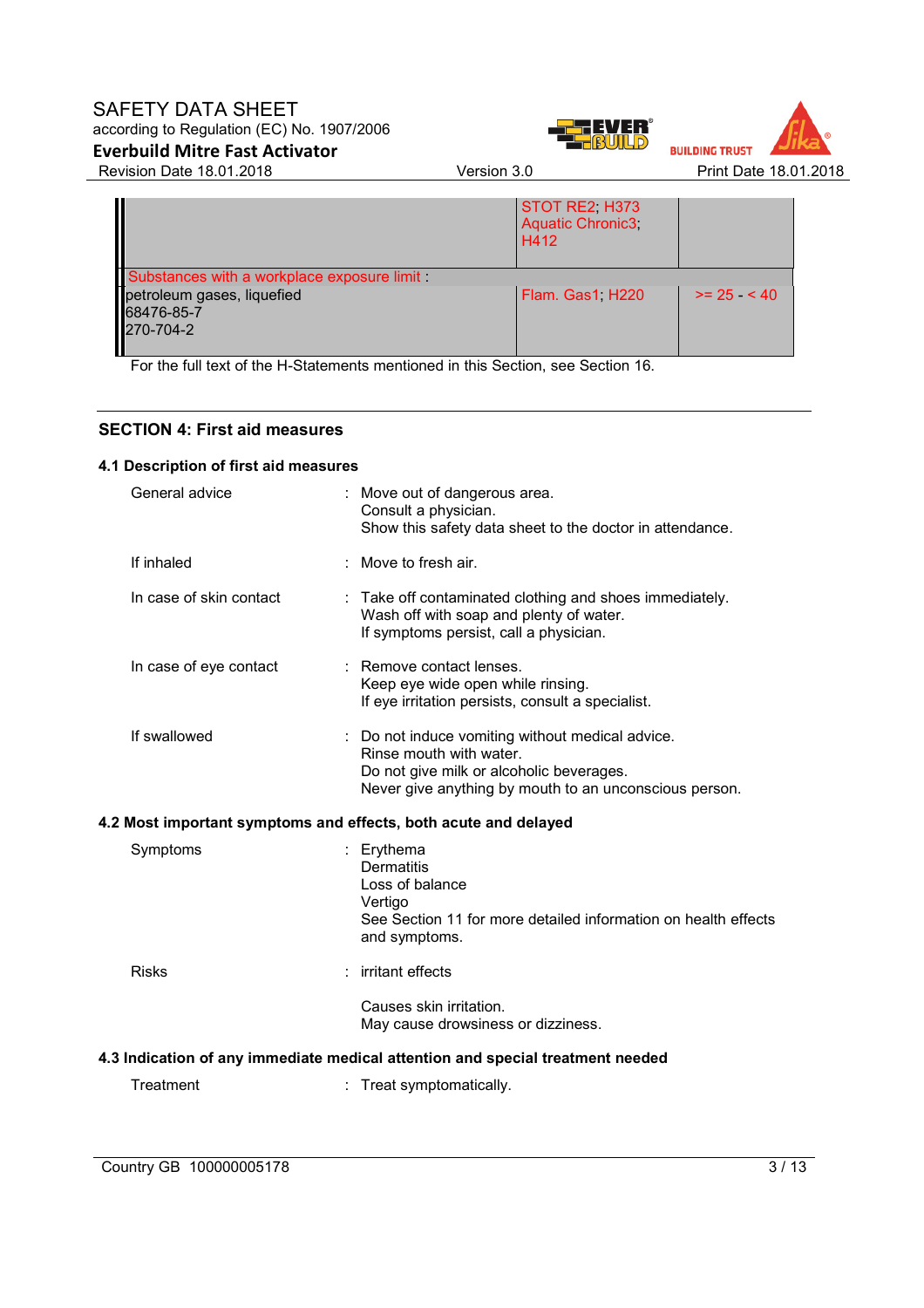



# **SECTION 5: Firefighting measures**

# **5.1 Extinguishing media**

|                                                           | Suitable extinguishing media : In case of fire, use water/water spray/water jet/carbon diox-<br>ide/sand/foam/alcohol resistant foam/chemical powder for<br>extinction.                                                                                                           |
|-----------------------------------------------------------|-----------------------------------------------------------------------------------------------------------------------------------------------------------------------------------------------------------------------------------------------------------------------------------|
| Unsuitable extinguishing<br>media                         | : Water                                                                                                                                                                                                                                                                           |
| 5.2 Special hazards arising from the substance or mixture |                                                                                                                                                                                                                                                                                   |
| Specific hazards during fire-<br>fighting                 | : Do not allow run-off from fire fighting to enter drains or water<br>courses.                                                                                                                                                                                                    |
| ucts                                                      | Hazardous combustion prod- : No hazardous combustion products are known                                                                                                                                                                                                           |
| 5.3 Advice for firefighters                               |                                                                                                                                                                                                                                                                                   |
| for firefighters                                          | Special protective equipment : In the event of fire, wear self-contained breathing apparatus.                                                                                                                                                                                     |
| Further information                                       | : Use water spray to cool unopened containers. Collect contam-<br>inated fire extinguishing water separately. This must not be<br>discharged into drains. Fire residues and contaminated fire<br>extinguishing water must be disposed of in accordance with<br>local regulations. |

## **SECTION 6: Accidental release measures**

## **6.1 Personal precautions, protective equipment and emergency procedures**

| Personal precautions |  | : Use personal protective equipment. |  |
|----------------------|--|--------------------------------------|--|
|                      |  | Deny access to unprotected persons.  |  |

## **6.2 Environmental precautions**

| Environmental precautions | : Do not flush into surface water or sanitary sewer system.   |
|---------------------------|---------------------------------------------------------------|
|                           | If the product contaminates rivers and lakes or drains inform |
|                           | respective authorities.                                       |

## **6.3 Methods and materials for containment and cleaning up**

## **6.4 Reference to other sections**

For personal protection see section 8.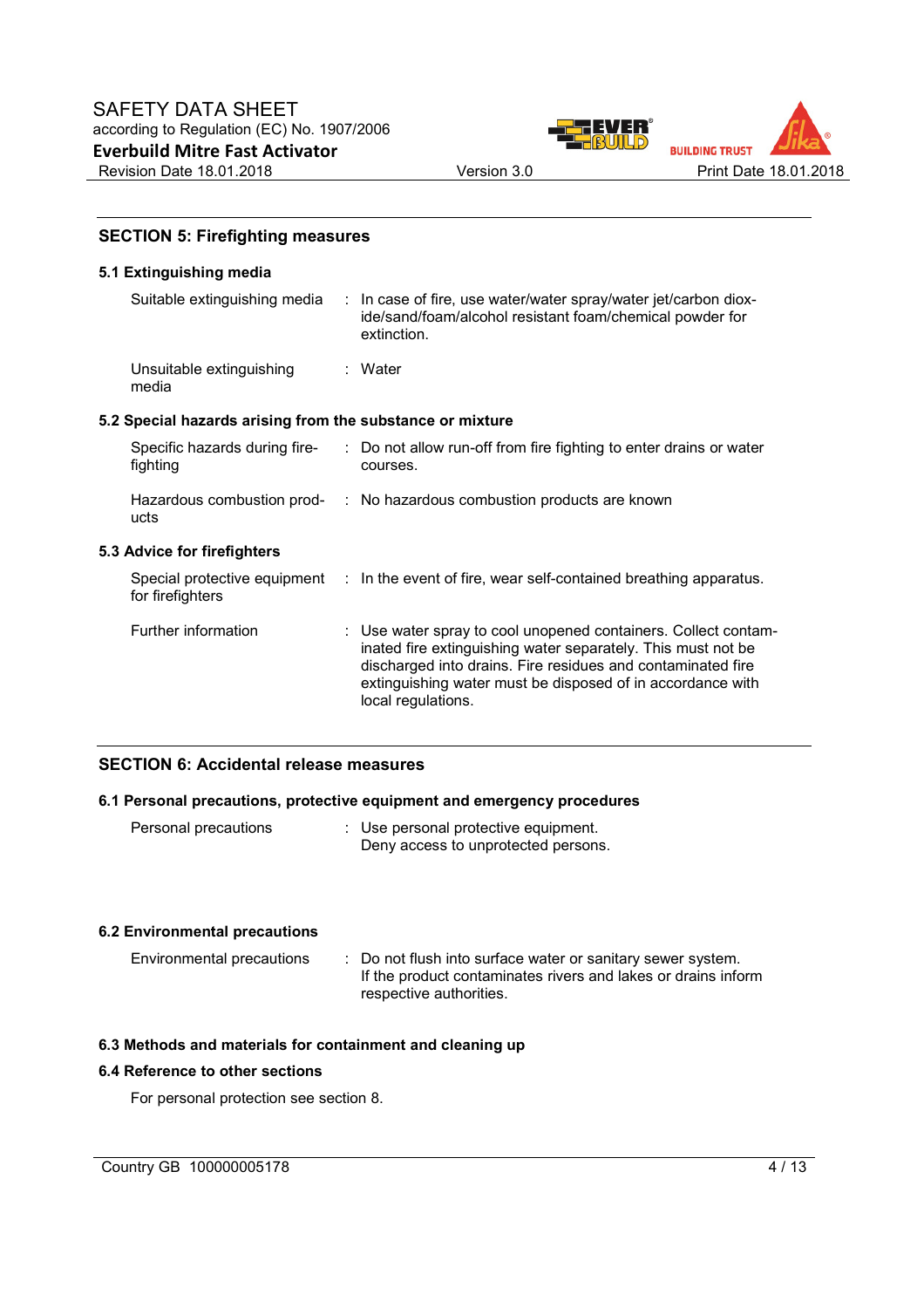



# **SECTION 7: Handling and storage**

| 7.1 Precautions for safe handling                                |    |                                                                                                                                                                                                                                                                                                                                                                                                                                                                                                                                                                                                     |
|------------------------------------------------------------------|----|-----------------------------------------------------------------------------------------------------------------------------------------------------------------------------------------------------------------------------------------------------------------------------------------------------------------------------------------------------------------------------------------------------------------------------------------------------------------------------------------------------------------------------------------------------------------------------------------------------|
| Advice on safe handling                                          |    | Do not breathe vapours or spray mist. Avoid exceeding the<br>given occupational exposure limits (see section 8). Do not get<br>in eyes, on skin, or on clothing. For personal protection see<br>section 8. Smoking, eating and drinking should be prohibited<br>in the application area. Take precautionary measures against<br>static discharge. Open drum carefully as content may be un-<br>der pressure. Take necessary action to avoid static electricity<br>discharge (which might cause ignition of organic vapours).<br>Follow standard hygiene measures when handling chemical<br>products |
| Advice on protection against<br>fire and explosion               | ÷. | Use explosion-proof equipment. Keep away from<br>heat/sparks/open flames/hot surfaces. No smoking. Do not<br>spray on a naked flame or any incandescent material. Take<br>precautionary measures against electrostatic discharges.                                                                                                                                                                                                                                                                                                                                                                  |
| Hygiene measures                                                 |    | : Handle in accordance with good industrial hygiene and safety<br>practice. When using do not eat or drink. When using do not<br>smoke. Wash hands before breaks and at the end of workday.                                                                                                                                                                                                                                                                                                                                                                                                         |
| 7.2 Conditions for safe storage, including any incompatibilities |    |                                                                                                                                                                                                                                                                                                                                                                                                                                                                                                                                                                                                     |
| Requirements for storage<br>areas and containers                 |    | : BEWARE: Aerosol is pressurized. Keep away from direct sun<br>exposure and temperatures over 50 °C. Do not open by force<br>or throw into fire even after use. Do not spray on flames or<br>red-hot objects. Store in original container. Keep container<br>tightly closed in a dry and well-ventilated place. Observe label<br>precautions. Store in accordance with local regulations.                                                                                                                                                                                                           |
| Other data                                                       |    | No decomposition if stored and applied as directed.                                                                                                                                                                                                                                                                                                                                                                                                                                                                                                                                                 |
| 7.3 Specific end use(s)                                          |    |                                                                                                                                                                                                                                                                                                                                                                                                                                                                                                                                                                                                     |

Specific use(s) : Consult most current local Product Data Sheet prior to any use.

# **SECTION 8: Exposure controls/personal protection**

## **8.1 Control parameters**

**Components with workplace control parameters** 

| Components                 | CAS-No.    | Value       | Control parame-<br>ters *       | Basis * |
|----------------------------|------------|-------------|---------------------------------|---------|
| petroleum gases, liquefied | 68476-85-7 | <b>TWA</b>  | $1.000$ ppm<br>$1.750$ mg/m $3$ | GB EH40 |
|                            |            | <b>STEL</b> | $1.250$ ppm<br>$2.180$ mg/m $3$ | GB EH40 |

Country GB 100000005178 5/13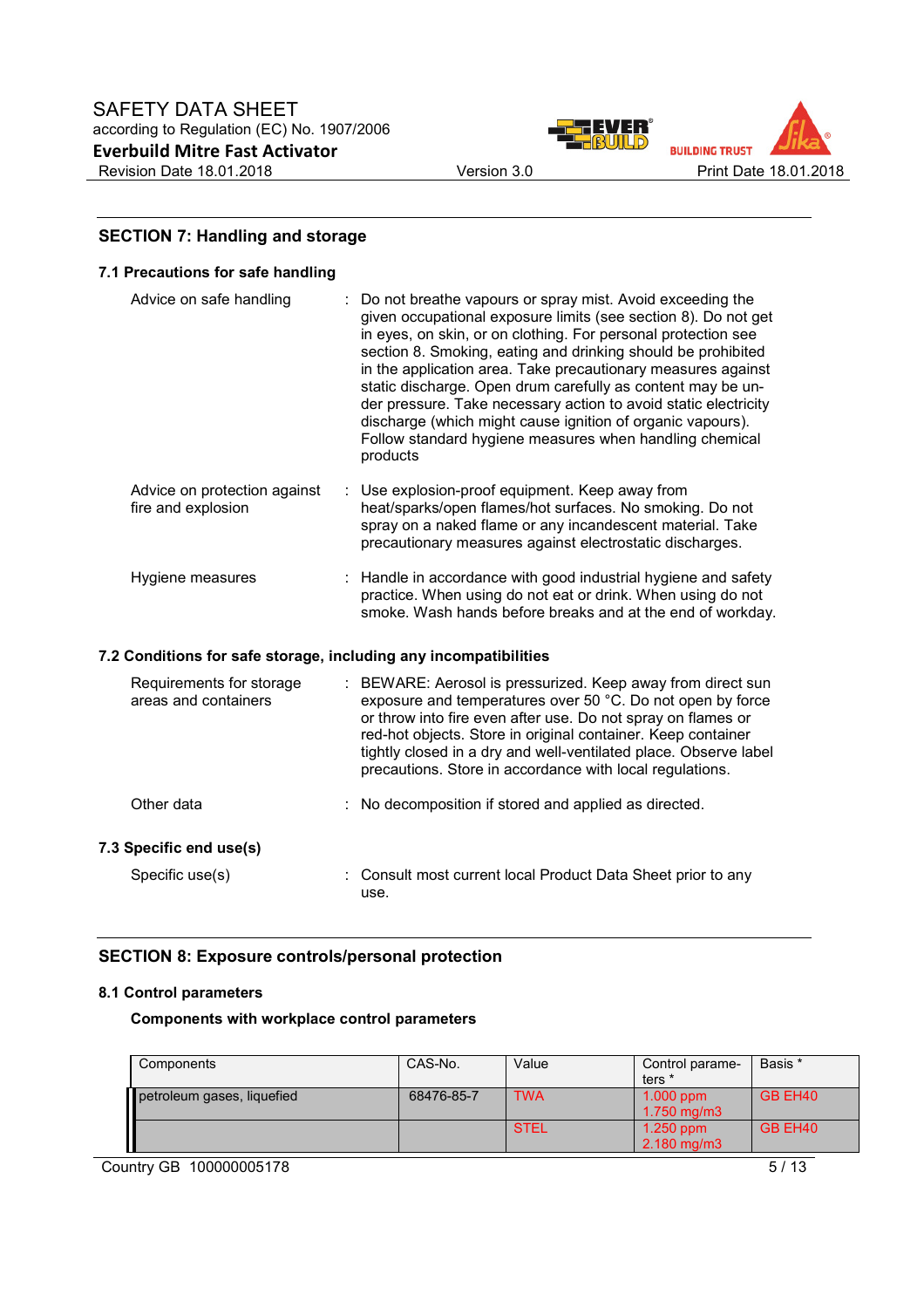

## **8.2 Exposure controls**

| Personal protective equipment |                                                                                                                                                                                                                                                                                                                                                                                                                                                                                                                       |  |  |  |
|-------------------------------|-----------------------------------------------------------------------------------------------------------------------------------------------------------------------------------------------------------------------------------------------------------------------------------------------------------------------------------------------------------------------------------------------------------------------------------------------------------------------------------------------------------------------|--|--|--|
| Eye protection                | : Safety glasses with side-shields conforming to EN166<br>Eye wash bottle with pure water                                                                                                                                                                                                                                                                                                                                                                                                                             |  |  |  |
| Hand protection               | : Chemical-resistant, impervious gloves complying with an ap-<br>proved standard must be worn at all times when handling<br>chemical products. Reference number EN 374. Follow manu-<br>facturer specifications.                                                                                                                                                                                                                                                                                                      |  |  |  |
|                               | Suitable for short time use or protection against splashes:<br>Butyl rubber/nitrile rubber gloves (0,4 mm),<br>Contaminated gloves should be removed.<br>Suitable for permanent exposure:<br>Viton gloves (0.4 mm),<br>breakthrough time > 30 min.                                                                                                                                                                                                                                                                    |  |  |  |
| Skin and body protection      | : Protective clothing (e.g. Safety shoes acc. to EN ISO 20345,<br>long-sleeved working clothing, long trousers).                                                                                                                                                                                                                                                                                                                                                                                                      |  |  |  |
| Respiratory protection        | : Respirator selection must be based on known or anticipated<br>exposure levels, the hazards of the product and the safe work-<br>ing limits of the selected respirator.<br>organic vapor (Type A) and particulate filter<br>A1: < 1000 ppm; A2: < 5000 ppm; A3: < 10000 ppm<br>P1: Inert material; P2, P3: hazardous substances<br>Ensure adequate ventilation, especially in confined areas.<br>When workers are facing concentrations above the exposure<br>limit they must use appropriate certified respirators. |  |  |  |

#### **Environmental exposure controls**

| General advice | : Do not flush into surface water or sanitary sewer system.   |
|----------------|---------------------------------------------------------------|
|                | If the product contaminates rivers and lakes or drains inform |
|                | respective authorities.                                       |

# **SECTION 9: Physical and chemical properties**

| 9.1 Information on basic physical and chemical properties |  |                     |  |  |
|-----------------------------------------------------------|--|---------------------|--|--|
| Appearance                                                |  | aerosol             |  |  |
| Colour                                                    |  | various             |  |  |
| Odour                                                     |  | : No data available |  |  |
|                                                           |  |                     |  |  |

# Country GB 100000005178 6/13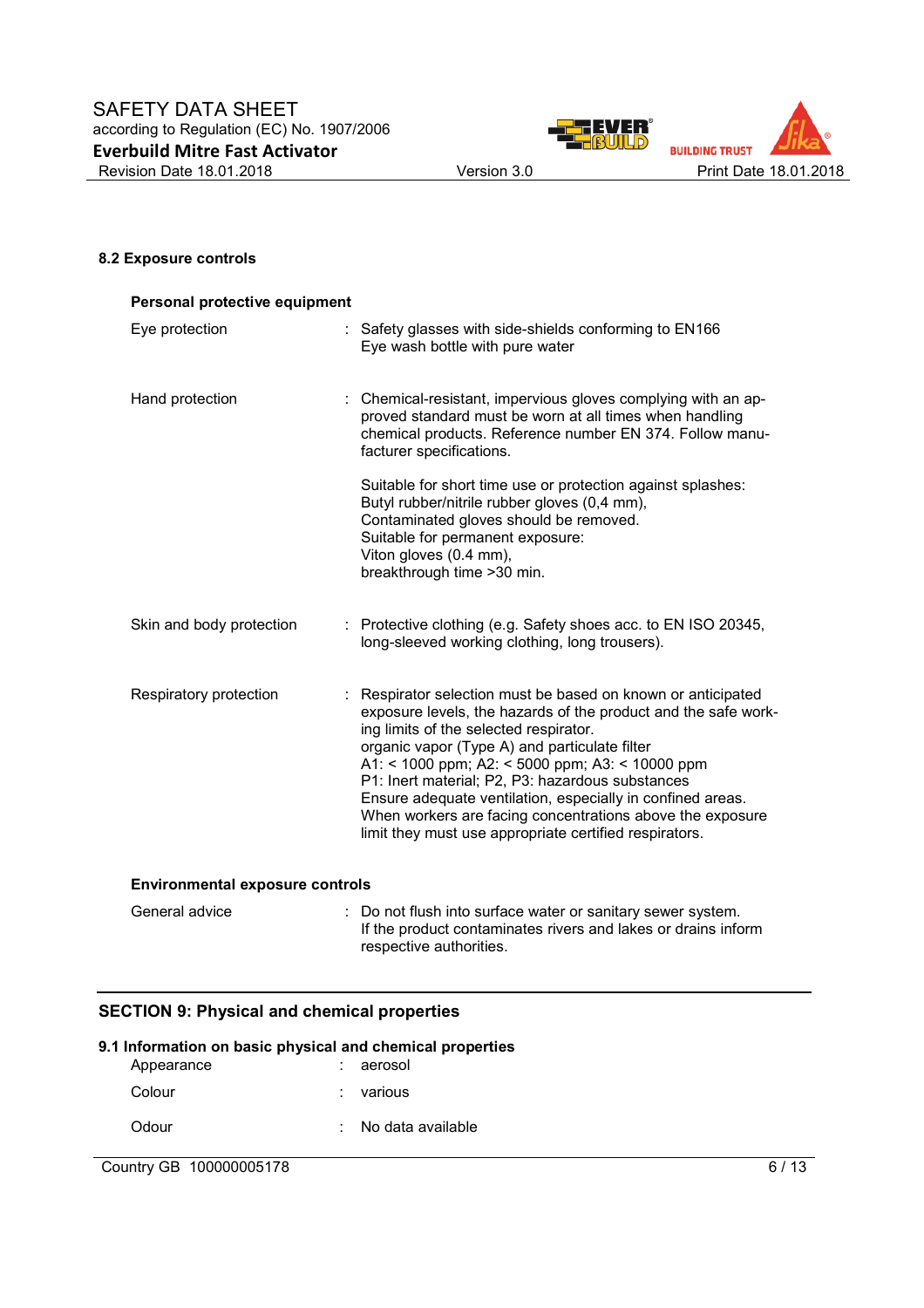# SAFETY DATA SHEET according to Regulation (EC) No. 1907/2006 **Everbuild Mitre Fast Activator**





| <b>Odour Threshold</b>                     | ÷                           | No data available |
|--------------------------------------------|-----------------------------|-------------------|
| Flash point                                |                             | $-40$ °C          |
| Autoignition temperature                   | ÷                           | No data available |
| Decomposition temperature                  | $\mathbb{R}^{\mathbb{Z}}$   | No data available |
| Lower explosion limit (Vol-%)              | $\mathbb{Z}^{\times}$       | $1,1\%$ (V)       |
| Upper explosion limit (Vol-%)              | $\mathcal{L}^{\mathcal{L}}$ | $7,4\%$ (V)       |
| Flammability                               | t.                          | No data available |
| <b>Explosive properties</b>                | t                           | No data available |
| Oxidizing properties                       | ÷                           | No data available |
| pH                                         | t                           | No data available |
| Melting point/range / Freez-<br>ing point  | t.                          | No data available |
| Boiling point/boiling range                | ÷.                          | No data available |
| Vapour pressure                            | t                           | 34,6637 hPa       |
| Density                                    | t                           | 0,67 g/cm3        |
| Water solubility                           | t                           | No data available |
| Partition coefficient: n-<br>octanol/water | ÷                           | No data available |
| Viscosity, dynamic                         | ÷.                          | No data available |
| Viscosity, kinematic                       | t.                          | Not applicable    |
| Relative vapour density                    | t.                          | No data available |
| <b>Evaporation rate</b>                    | t.                          | No data available |

# **9.2 Other information**

No data available

# **SECTION 10: Stability and reactivity**

## **10.1 Reactivity**

No dangerous reaction known under conditions of normal use.

# **10.2 Chemical stability**

The product is chemically stable.

# **10.3 Possibility of hazardous reactions**

Country GB 100000005178 7/13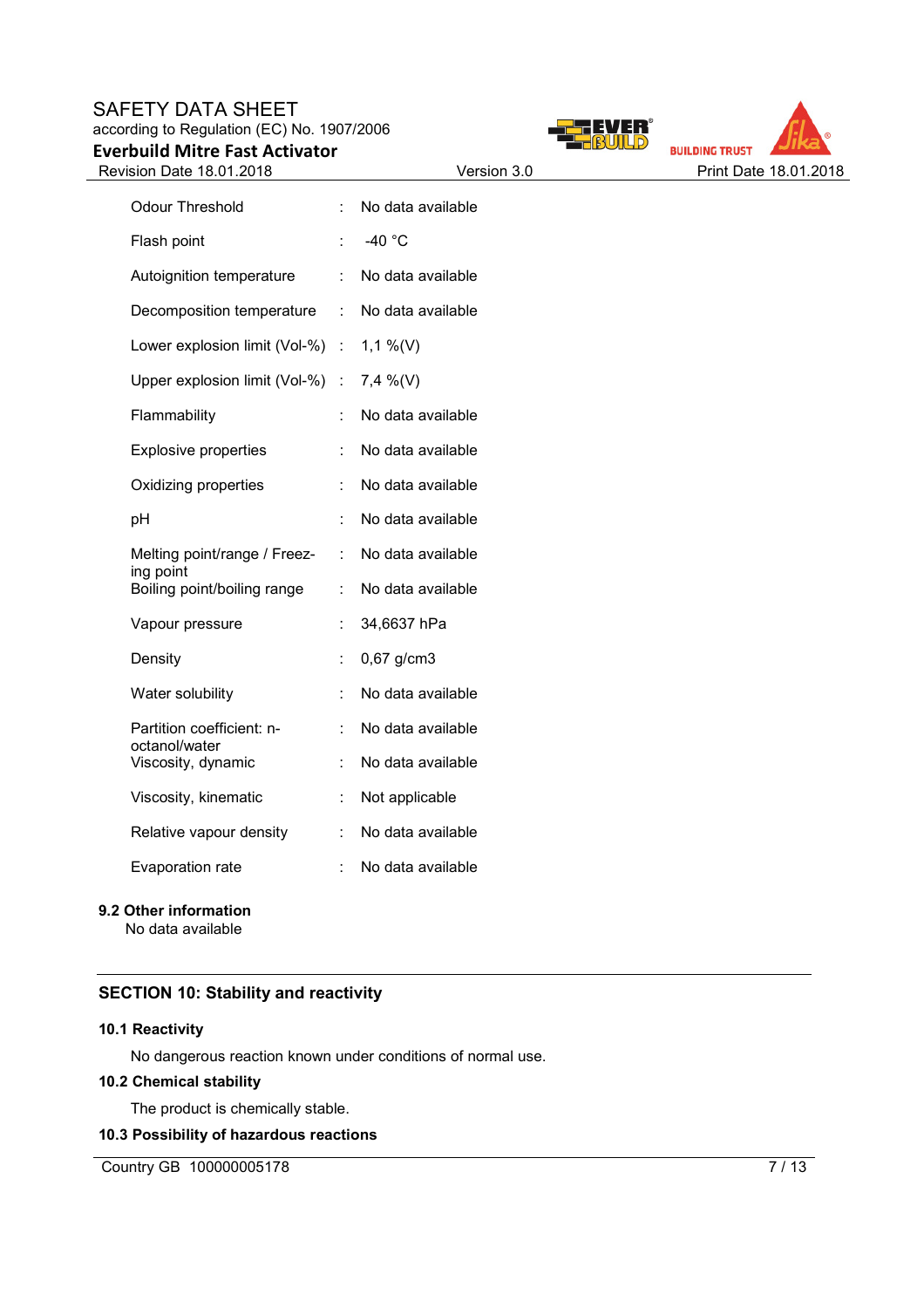# SAFETY DATA SHEET according to Regulation (EC) No. 1907/2006 **Everbuild Mitre Fast Activator**





| Hazardous reactions                   | : Stable under recommended storage conditions. |
|---------------------------------------|------------------------------------------------|
| 10.4 Conditions to avoid              |                                                |
| Conditions to avoid                   | : Heat, flames and sparks.                     |
| 10.5 Incompatible materials           |                                                |
| Materials to avoid                    | $\therefore$ No data available                 |
| 10.6 Hazardous decomposition products |                                                |

# **10.6 Hazardous decomposition products**

# **SECTION 11: Toxicological information**

## **11.1 Information on toxicological effects**

#### **Acute toxicity**

Not classified based on available information.

#### **Components:**

| N,N-dimethyl-p-toluidine<br>Acute oral toxicity | Acute toxicity estimate 100 mg/kg<br>Method: Converted acute toxicity point estimate |  |
|-------------------------------------------------|--------------------------------------------------------------------------------------|--|
| Acute dermal toxicity                           | Acute toxicity estimate 300 mg/kg<br>Method: Converted acute toxicity point estimate |  |

#### **Skin corrosion/irritation**

Causes skin irritation.

#### **Serious eye damage/eye irritation**

Not classified based on available information.

## **Respiratory or skin sensitisation**

Skin sensitisation: Not classified based on available information. Respiratory sensitisation: Not classified based on available information.

#### **Germ cell mutagenicity**

Not classified based on available information.

## **Carcinogenicity**

Not classified based on available information.

#### **Reproductive toxicity**

Not classified based on available information.

## **STOT - single exposure**

May cause drowsiness or dizziness.

## **STOT - repeated exposure**

Not classified based on available information.

#### **Aspiration toxicity**

Not classified based on available information.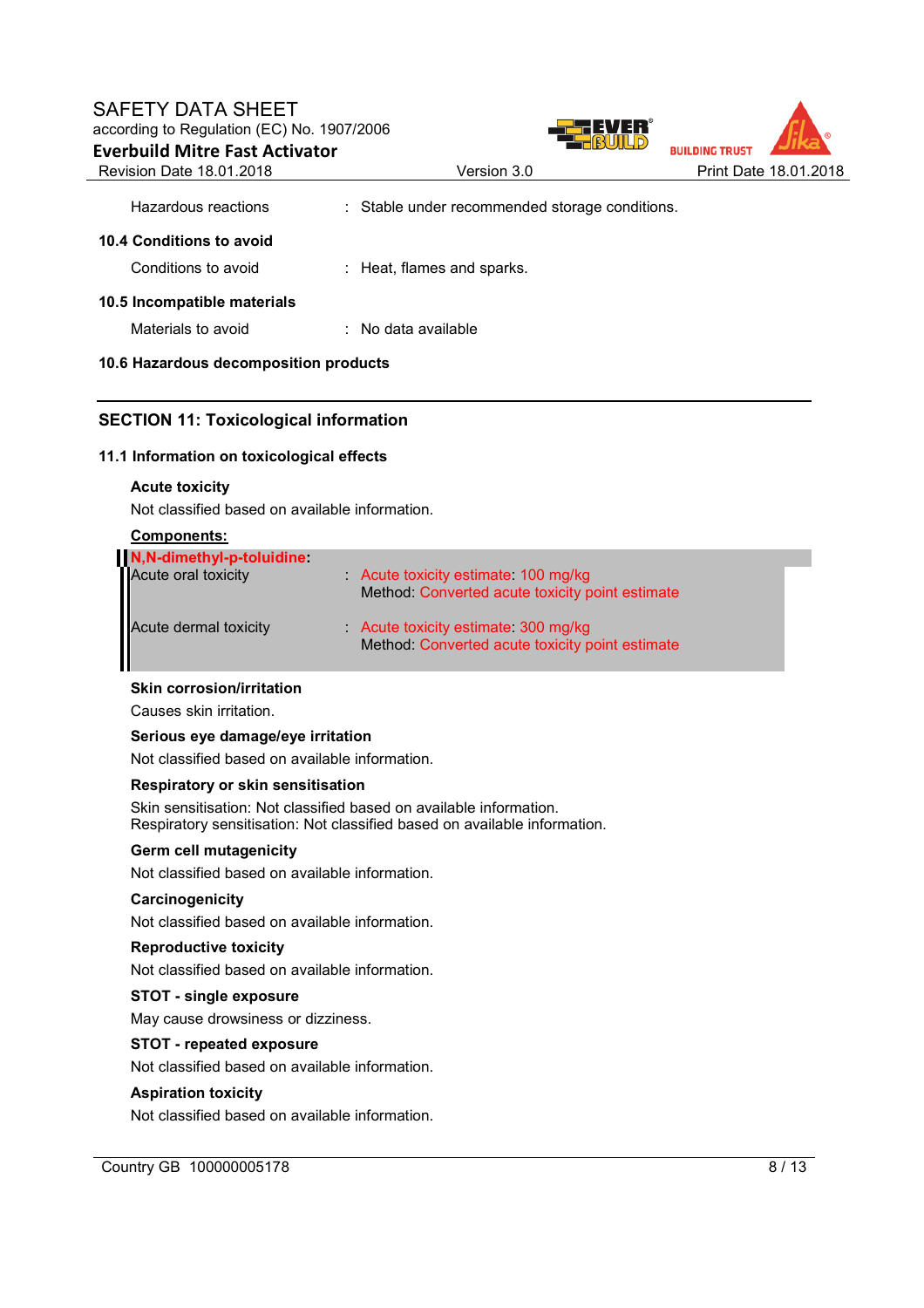



# **SECTION 12: Ecological information**

# **12.1 Toxicity**

No data available

## **12.2 Persistence and degradability**

No data available

## **12.3 Bioaccumulative potential**

No data available

**12.4 Mobility in soil** 

No data available

#### **12.5 Results of PBT and vPvB assessment**

# **Product:**

| Assessment                                       | : This substance/mixture contains no components considered<br>to be either persistent, bioaccumulative and toxic (PBT), or<br>very persistent and very bioaccumulative (vPvB) at levels of<br>0.1% or higher. |
|--------------------------------------------------|---------------------------------------------------------------------------------------------------------------------------------------------------------------------------------------------------------------|
| 12.6 Other adverse effects                       |                                                                                                                                                                                                               |
| <b>Product:</b>                                  |                                                                                                                                                                                                               |
| Additional ecological infor-<br>mation           | $\therefore$ An environmental hazard cannot be excluded in the event of<br>unprofessional handling or disposal.<br>Toxic to aquatic life with long lasting effects.                                           |
| <b>Components:</b><br>N, N-dimethyl-p-toluidine: |                                                                                                                                                                                                               |
| Additional ecological infor-<br>mation           | An environmental hazard cannot be excluded in the event of<br>unprofessional handling or disposal.<br>Harmful to aquatic life with long lasting effects.                                                      |

## **SECTION 13: Disposal considerations**

# **13.1 Waste treatment methods**

| Product                 | : The generation of waste should be avoided or minimized<br>wherever possible.<br>Empty containers or liners may retain some product residues.<br>This material and its container must be disposed of in a safe<br>way.<br>Dispose of surplus and non-recyclable products via a licensed<br>waste disposal contractor.<br>Disposal of this product, solutions and any by-products should<br>at all times comply with the requirements of environmental<br>protection and waste disposal legislation and any regional |
|-------------------------|----------------------------------------------------------------------------------------------------------------------------------------------------------------------------------------------------------------------------------------------------------------------------------------------------------------------------------------------------------------------------------------------------------------------------------------------------------------------------------------------------------------------|
| Country GB 100000005178 |                                                                                                                                                                                                                                                                                                                                                                                                                                                                                                                      |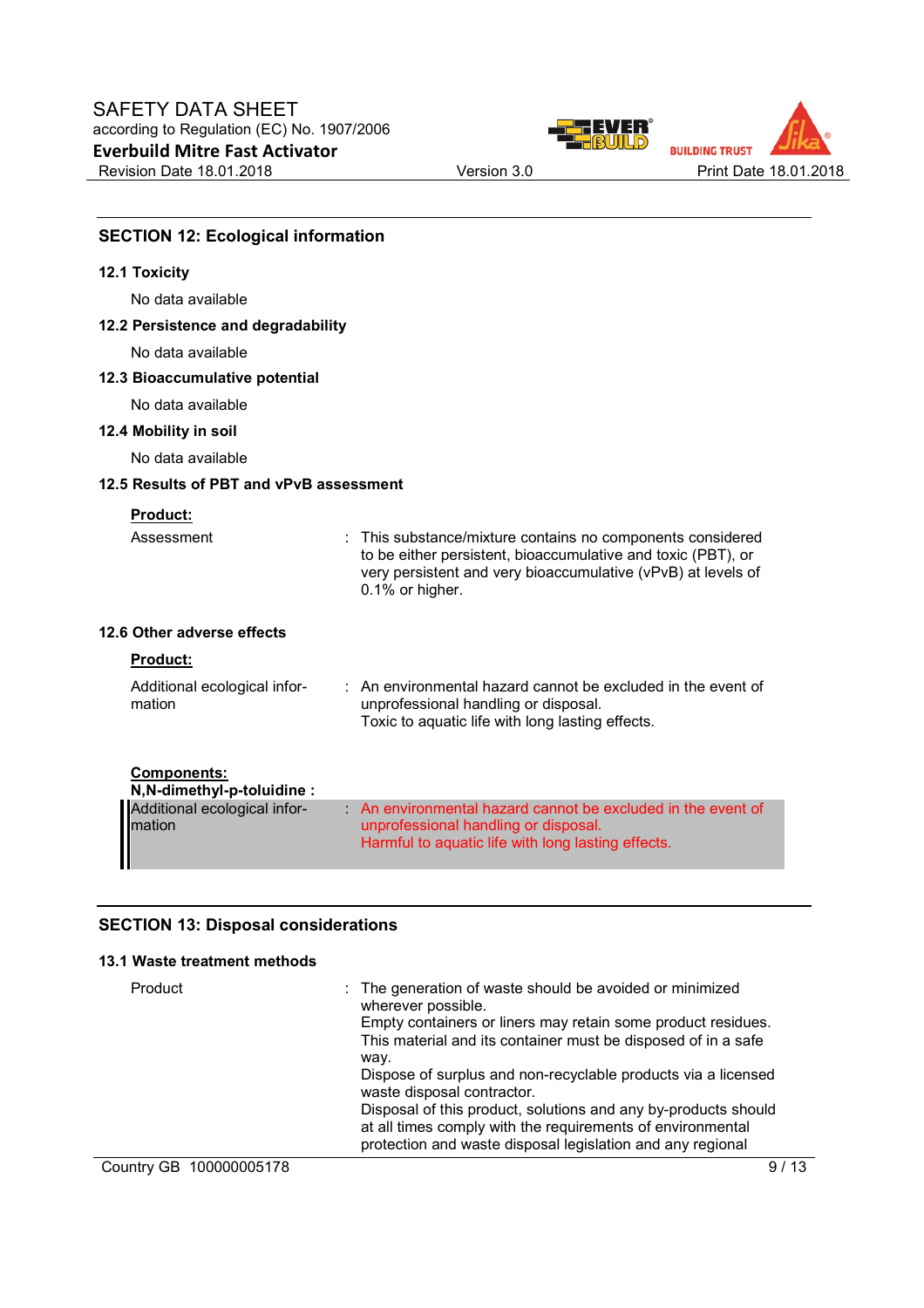



|                        | local authority requirements.<br>Avoid dispersal of spilled material and runoff and contact with<br>soil, waterways, drains and sewers. |
|------------------------|-----------------------------------------------------------------------------------------------------------------------------------------|
| Contaminated packaging | : 15 01 10* packaging containing residues of or contaminated<br>by dangerous substances                                                 |

# **SECTION 14: Transport information**

| : 1950                                                    |
|-----------------------------------------------------------|
| 14.2 UN proper shipping name : AEROSOLS                   |
| : 2                                                       |
|                                                           |
| : 5F                                                      |
| $\div$ 2.1                                                |
| (D)                                                       |
| yes                                                       |
|                                                           |
|                                                           |
| : 1950                                                    |
| <b>14.2 UN proper shipping name</b> : Aerosols, flammable |
| : 2.1                                                     |
|                                                           |
| $\div$ 2.1                                                |
| ves                                                       |
|                                                           |

| <b>IMDG</b>                  |                     |
|------------------------------|---------------------|
| 14.1 UN number               | : 1950              |
| 14.2 UN proper shipping name | : AEROSOLS          |
| 14.3 Class                   | $\therefore$ 2.1    |
| Labels                       | $\therefore$ 2.1    |
| EmS Number 1                 | $: F-D$             |
| EmS Number 2                 | : S-U               |
| 14.5 Marine pollutant        | : yes               |
|                              | naphtha (petroleum) |

**14.6 Special precautions for user** No data available

**14.7 Transport in bulk according to Annex II of Marpol and the IBC Code** Not applicable

## **SECTION 15: Regulatory information**

## **15.1 Safety, health and environmental regulations/legislation specific for the substance or mixture**

#### **Prohibition/Restriction**

Country GB 100000005178 10 / 13 REACH - Restrictions on the manufacture, placing on Banned and/or restricted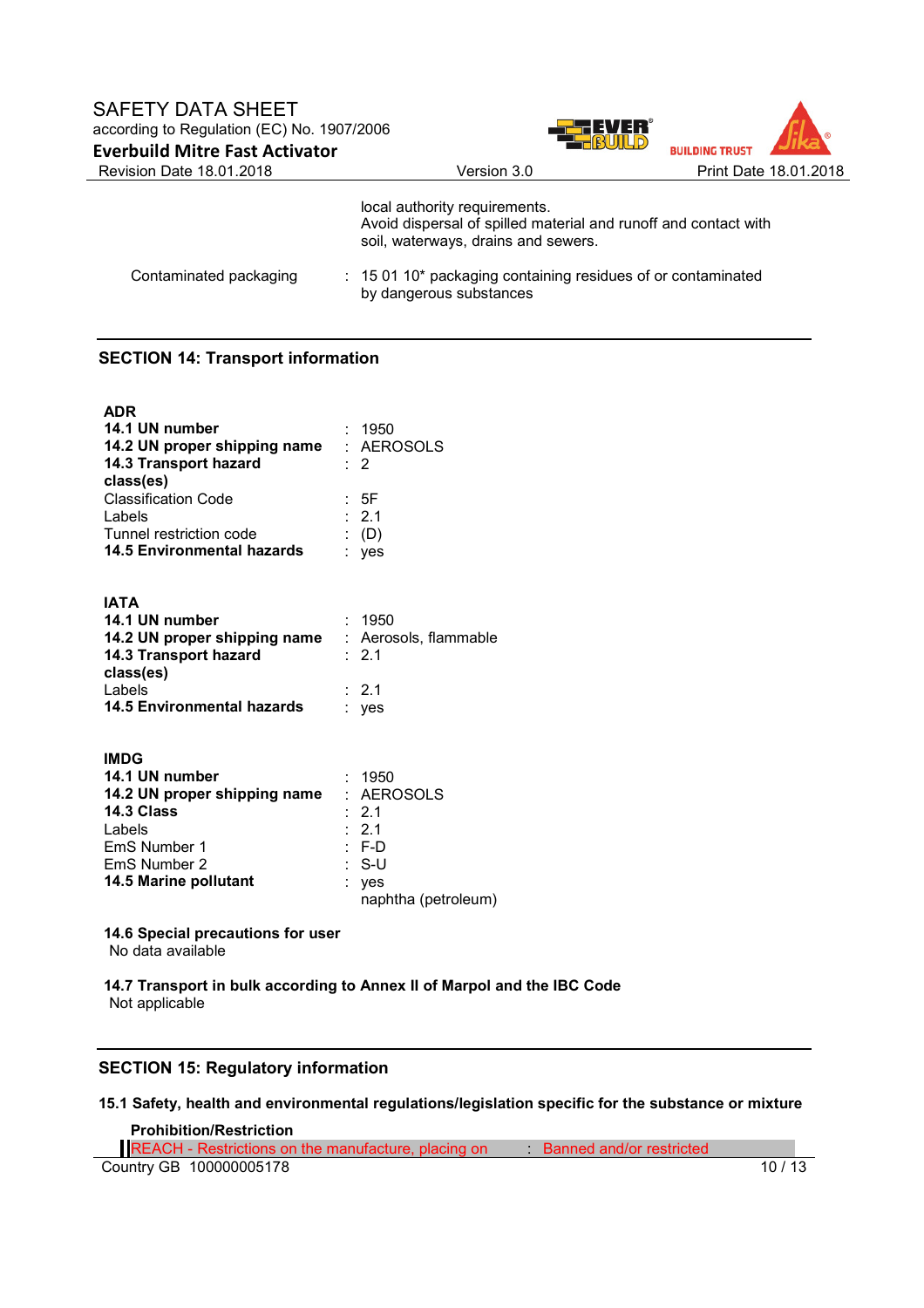# SAFETY DATA SHEET according to Regulation (EC) No. 1907/2006 **Everbuild Mitre Fast Activator**  Revision Date 18.01.2018 Version 3.0 Print Date 18.01.2018





| the market and use of certain dangerous substances,<br>preparations and articles (Annex XVII)                                                                |                                                                                                                                                                                                                                               | (petroleum gases, liquefied)                        |                     |  |
|--------------------------------------------------------------------------------------------------------------------------------------------------------------|-----------------------------------------------------------------------------------------------------------------------------------------------------------------------------------------------------------------------------------------------|-----------------------------------------------------|---------------------|--|
| REACH - Candidate List of Substances of Very High<br>Concern for Authorisation (Article 59).                                                                 |                                                                                                                                                                                                                                               | : None of the components are listed<br>$(=>0.1\%).$ |                     |  |
| REACH - List of substances subject to authorisation<br>(Annex XIV)                                                                                           |                                                                                                                                                                                                                                               | $:$ Not applicable                                  |                     |  |
| <b>REACH Information:</b>                                                                                                                                    | All substances contained in our Products are<br>- preregistered or registered by our upstream suppliers, and/or<br>- preregistered or registered by us, and/or<br>- excluded from the regulation, and/or<br>- exempted from the registration. |                                                     |                     |  |
| Seveso III: Directive 2012/18/EU of the European Parliament and of the Council on the control of ma-<br>jor-accident hazards involving dangerous substances. |                                                                                                                                                                                                                                               |                                                     |                     |  |
| P3a                                                                                                                                                          | <b>FLAMMABLE AEROSOLS</b>                                                                                                                                                                                                                     | Quantity 1<br>150 t                                 | Quantity 2<br>500 t |  |

| .                |                                        |       | .     |
|------------------|----------------------------------------|-------|-------|
| E <sub>2</sub>   | <b>ENVIRONMENTAL</b><br><b>HAZARDS</b> | 200 t | 500 t |
| VOC-CH (VOCV)    | $: 60 \%$                              |       |       |
| VOC-EU (solvent) | $\therefore$ 60 %                      |       |       |

If other regulatory information applies that is not already provided elsewhere in the Safety Data Sheet, then it is described in this subsection.

| Health, safety and environ-<br>mental regulation/legislation<br>specific for the substance or<br>mixture: | : Environmental Protection Act 1990 & Subsidiary Regulations<br>Health and Safety at Work Act 1974 & Subsidiary Regulations<br>Control of Substances Hazardous to Health Regulations<br>(COSHH)<br>May be subject to the Control of Major Accident Hazards<br>Regulations (COMAH), and amendments. |
|-----------------------------------------------------------------------------------------------------------|----------------------------------------------------------------------------------------------------------------------------------------------------------------------------------------------------------------------------------------------------------------------------------------------------|
| Other regulations                                                                                         | : 75/324/EEC                                                                                                                                                                                                                                                                                       |

# **15.2 Chemical safety assessment**

No Chemical Safety Assessment has been carried out for this mixture by the supplier.

# **SECTION 16: Other information**

| <b>Full text of H-Statements</b> |                                               |  |  |
|----------------------------------|-----------------------------------------------|--|--|
| H <sub>220</sub>                 | Extremely flammable gas.                      |  |  |
| H <sub>225</sub>                 | Highly flammable liquid and vapour.           |  |  |
| H301                             | Toxic if swallowed.                           |  |  |
| H <sub>304</sub>                 | May be fatal if swallowed and enters airways. |  |  |

Country GB 100000005178 11/13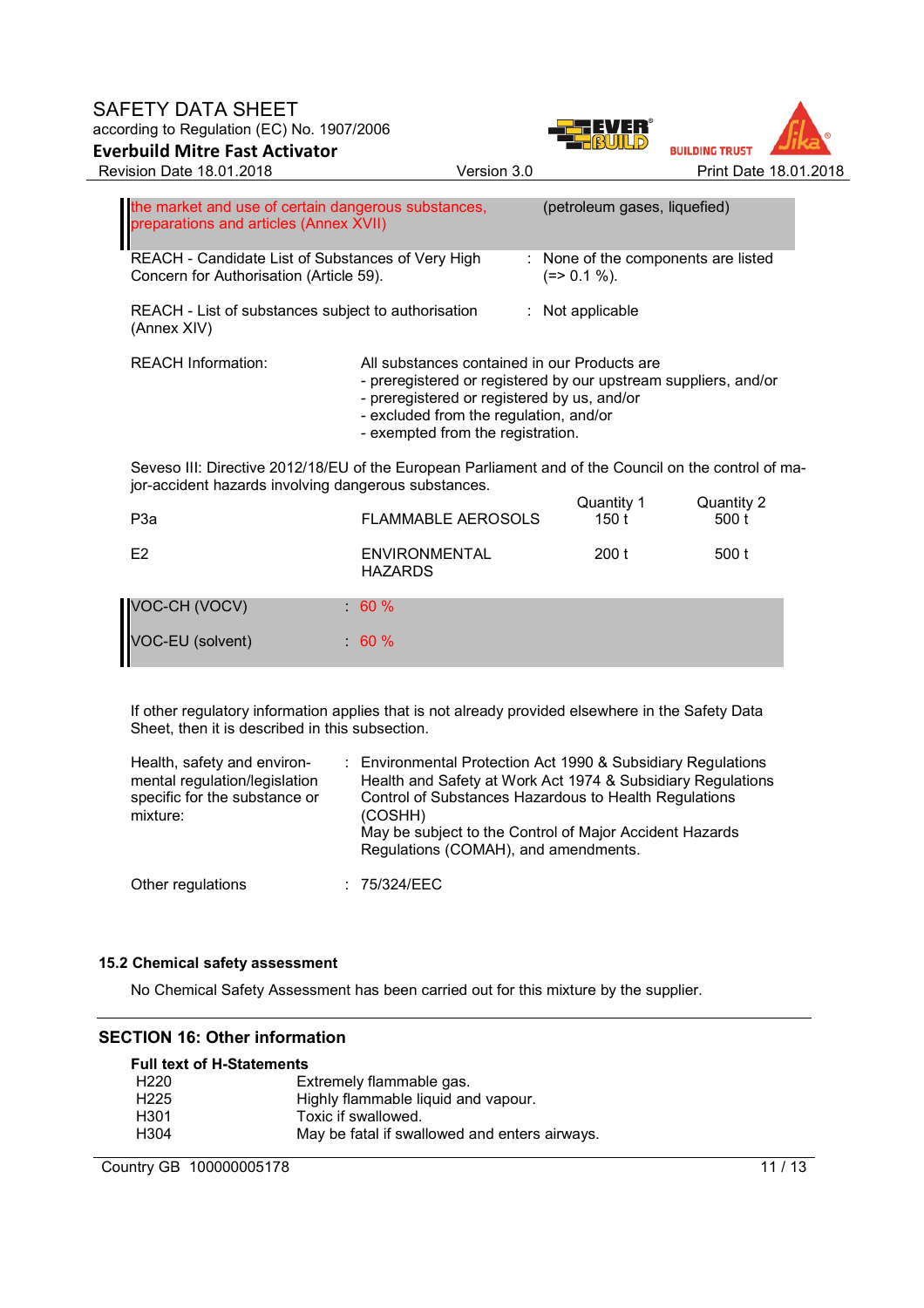# SAFETY DATA SHEET according to Regulation (EC) No. 1907/2006

**Everbuild Mitre Fast Activator** 

Revision Date 18.01.2018 Version 3.0 Print Date 18.01.2018



| H311 | Toxic in contact with skin.                                        |
|------|--------------------------------------------------------------------|
| H315 | Causes skin irritation.                                            |
| H331 | Toxic if inhaled.                                                  |
| H336 | May cause drowsiness or dizziness.                                 |
| H373 | May cause damage to organs through prolonged or repeated exposure. |
| H411 | Toxic to aquatic life with long lasting effects.                   |
| H412 | Harmful to aquatic life with long lasting effects.                 |

#### **Full text of other abbreviations**

| Acute Tox.<br><b>Aquatic Chronic</b><br>Asp. Tox.<br>Flam, Gas | Acute toxicity<br>Chronic aquatic toxicity<br>Aspiration hazard<br>Flammable gases                                                        |
|----------------------------------------------------------------|-------------------------------------------------------------------------------------------------------------------------------------------|
| Flam. Liq.                                                     | Flammable liquids                                                                                                                         |
| Skin Irrit.                                                    | Skin irritation                                                                                                                           |
| <b>STOT RE</b>                                                 | Specific target organ toxicity - repeated exposure                                                                                        |
| STOT SE                                                        | Specific target organ toxicity - single exposure                                                                                          |
| <b>ADR</b>                                                     | Accord européen relatif au transport international des marchandises                                                                       |
|                                                                | Dangereuses par Route                                                                                                                     |
| CAS                                                            | <b>Chemical Abstracts Service</b>                                                                                                         |
| <b>DNEL</b>                                                    | Derived no-effect level                                                                                                                   |
| EC50                                                           | Half maximal effective concentration                                                                                                      |
| <b>GHS</b>                                                     | <b>Globally Harmonized System</b>                                                                                                         |
| <b>IATA</b>                                                    | International Air Transport Association                                                                                                   |
| <b>IMDG</b>                                                    | International Maritime Code for Dangerous Goods                                                                                           |
| LD50                                                           | Median lethal dosis (the amount of a material, given all at once, which<br>causes the death of 50% (one half) of a group of test animals) |
| <b>LC50</b>                                                    | Median lethal concentration (concentrations of the chemical in air that                                                                   |
|                                                                | kills 50% of the test animals during the observation period)                                                                              |
| <b>MARPOL</b>                                                  | International Convention for the Prevention of Pollution from Ships,                                                                      |
|                                                                | 1973 as modified by the Protocol of 1978                                                                                                  |
| <b>OEL</b>                                                     | Occupational Exposure Limit                                                                                                               |
| <b>PBT</b>                                                     | Persistent, bioaccumulative and toxic                                                                                                     |
| <b>PNEC</b>                                                    | Predicted no effect concentration                                                                                                         |
| <b>REACH</b>                                                   | Regulation (EC) No 1907/2006 of the European Parliament and of the                                                                        |
|                                                                | Council of 18 December 2006 concerning the Registration, Evaluation,                                                                      |
|                                                                | Authorisation and Restriction of Chemicals (REACH), establishing a                                                                        |
|                                                                | European Chemicals Agency                                                                                                                 |
| <b>SVHC</b>                                                    | Substances of Very High Concern                                                                                                           |
| vPvB                                                           | Very persistent and very bioaccumulative                                                                                                  |

## **Classification of the mixture: Classification procedure:**

| Aerosol 1         | H <sub>222</sub> . H <sub>229</sub> | Calculation method |
|-------------------|-------------------------------------|--------------------|
| Skin Irrit, 2     | H315                                | Calculation method |
| STOT SE3          | H336                                | Calculation method |
| Aquatic Chronic 2 | H411                                | Calculation method |

The information contained in this Safety Data Sheet corresponds to our level of knowledge at the time of publication. All warranties are excluded. Our most current General Sales Conditions shall apply. Please consult the product data sheet prior to any use and processing.